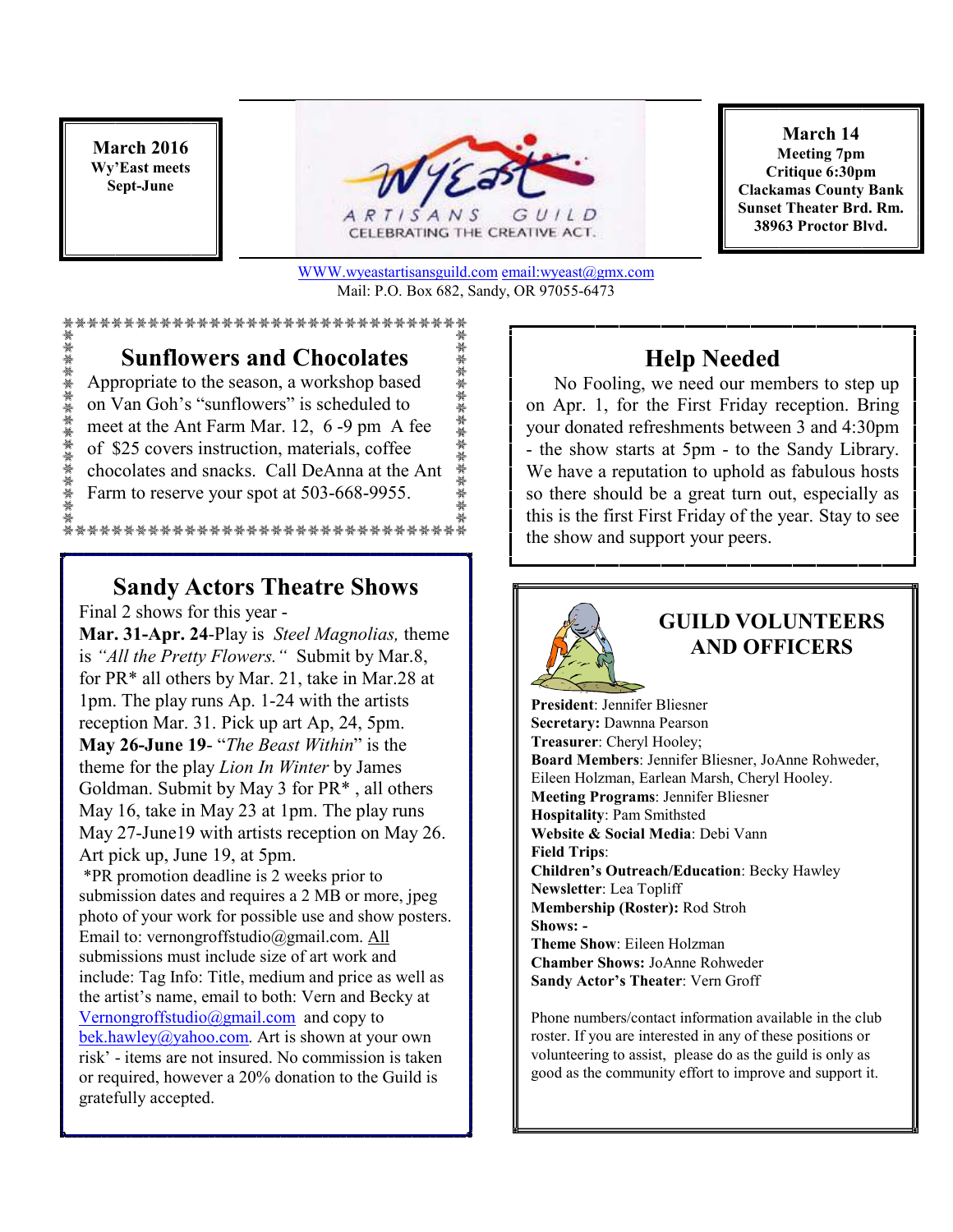### **Wy'east Artisans Meeting Notes**

2/8/16 By Dawnna Pearson, Secretary

*In attendance: Rod Stroh, Becky Hawley, Cheryl Hooley, Dawnna Pearson, Vern Groff, Helen von Struense, Pam Smithsted, JoAnne Rohweder, Jennifer Bliesner, Lea Topliff, Caryn Tilton, Jane Rath.* 

**Show & Tell/Critique time:** Jennifer Bliesner, Pam Smithsted, Vern Groff, JoAnne Rohweder and Helen Von Struense shared works. showed an oil painting of a scene from a French village. Rohweder's was watercolor illustrations for a children's book set in Kenya.

 Old Business: Bliesner reported sales of about \$400 in the Ant Farm show, handing payments to those artists present.

 New Business: Bliesner said Buddha Kat Winery has display space for artists and suggested the Guild members seek and share information on local businesses willing to feature and sell art.

 Lea Topliff said that the Oktoberfest celebration at St. Michael's Church has been canceled due to lack of volunteers to help with set up and tear down and will likely be replaced by a one day event but is unsure if art space will be available. Discussion of whether to have a non-profit informational booth to promote the guild resulted in a general feeling that when tried in the past it was not successful.

 All Guild members are encouraged to bring finger-foods for the "**Alphabetica"** library show reception Apr. 1. As this is the first Friday and the Guild has a reputation of providing good food and art, your participation is needed. All displaying artists are asked to talk about their work at 7pm. Those unable to attend should appoint someone who *is* attending to stand-in for them in explaining their work.

*Other notes:* **Gorge Artists Open Studios on April 22, 23 & 24** was described by Bliesner as an inspiring experience with beautiful scenery and a chance to see different types of art studios. Especially fun if you carpool with other artists she said.

 Guest Speaker, Caryn Tilton, demonstrated a new website she has developed to showcase local artists. The website, www.MtHoodArtOnline.com Tilton an entrepreneur who has a degree in business, recently retired from consulting. After she recently took up art, she saw a need for for artists in the Northwest area to display and market their unique works. Her next step in the process is to set up a selection committee to jury the art ensuring high quality. She went over the details and cost (initial page set up fee on the site of \$75 and a monthly maintenance fee of \$2), for more information contact Tilton at 503-572-9628 or Caryn@MtHoodArtOnline.com.

# **Other Art Shows**

 *Contact*: **Clackamas County Art Alliance:**  sue@clackamasartsalliance.org **Concordia College:** lchurch@cu-portland.edu **Gresham Art Shows,** Gresham Visual Arts Gallery, Estacada Art Guild : gloria.mainstreet@gmail.com Portland Fine Art Guild: kingsart@comcast.net

## **More Flowers**

 The theme for the Sandy Actor's Theater show Mar. 31-Apr. 24-Play is *"All the Pretty Flowers."* Submit with a jpg by Mar.8, for PR\* all others by Mar. 21, take in Mar.28 at 1pm. The play runs Ap. 1-24 with the artists reception Mar. 31. Pick up art Ap, 24, 5pm.